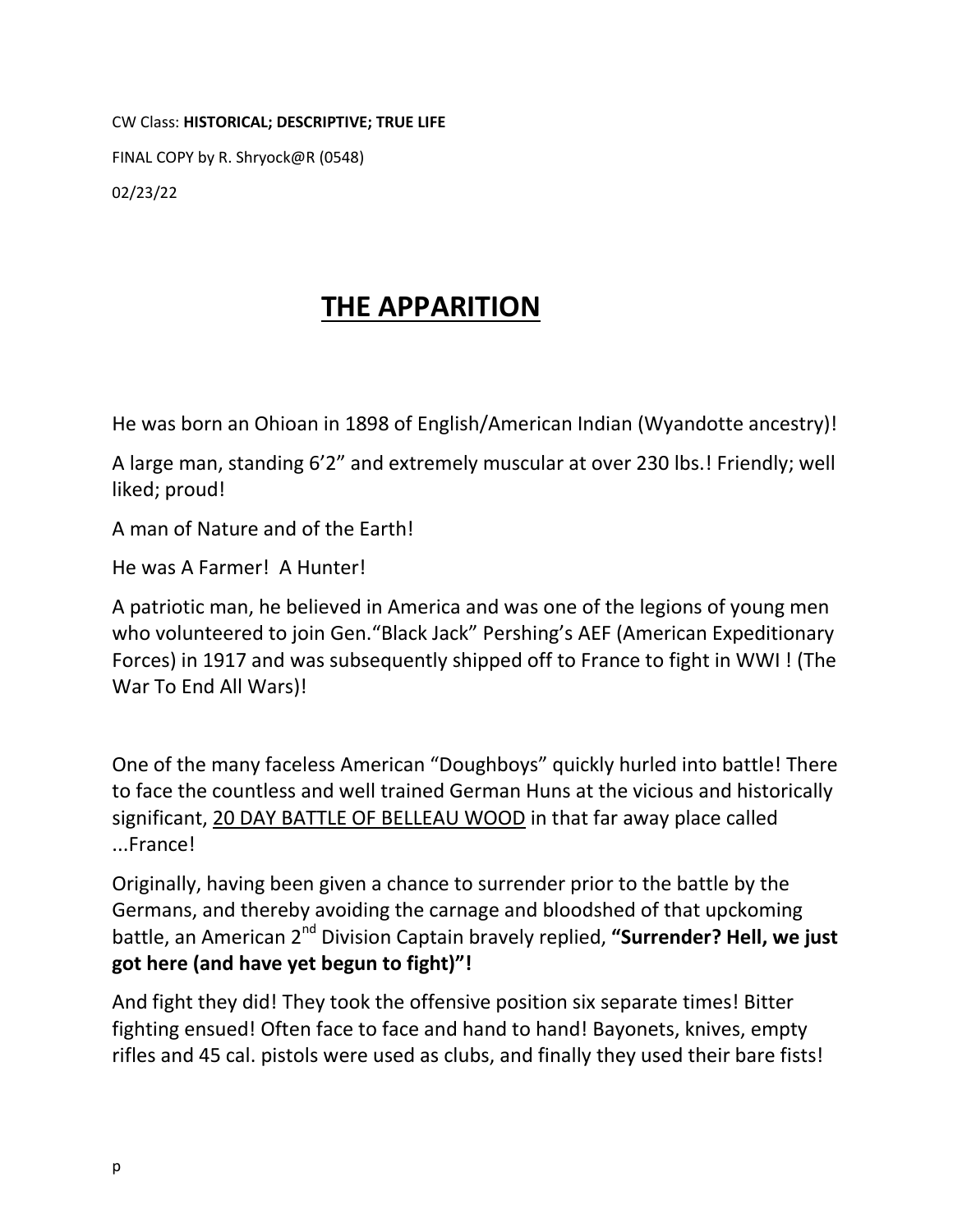Anything and everything that could be used to maim or kill the enemy was sought out and utilized by both sides!

Twenty days of carnage and bone breaking, flesh tearing, lung bursting, bloody combat and **the most extensive use of MUSTARD GAS** utilized during WWI ! Again, might I remind you, this was to be remembered by all mankind as "The War To End All Wars"!

Within those 20 horrendous days of hellish warfare, the American forces suffered: **9,777** young men **wounded/hospitalized and 1,811 Doughboys (the pride of American youth) killed!**

And **"YES"**, this specific, young American Private **also died** during that major American victory known as "The Battle Of Belleau Wood" in 1918, in that miserable cesspool, in a far away place called France!

He was a proud, young English/American Indian from Ohio, and he was only 19 years old when he fell in that dark, muddy hell hole! A young boy, ("NO" a man), fighting for his country and what he believed was right!

¶His mother was notified by messenger of the death of her only son! It had said he had fallen on a faraway, muddy battlefield in France! Of course, she experienced the overwhelming grief and pain that only a loving mother could feel! A mother who had just lost her lovely boy! Her only son! **She collapsed**!

Then, while still grieving, she had been forced to bury an American flag draped empty box! The somber notes of Taps silently echoing throughout the granite stoned park of eternal rest and the sharp crack of a three gun shot volley was fired out of respect for this oh, so young warrior!

*¶*Over the next few years, his younger sisters assumed the role of dirt farmers, and the lives of this fatherless, botherless family once again was able to return to some semblance of their former normalcy!

¶¶*He was born on a dark and stormy Ohio night in 1926!* **He was large**, **but quite frail for his size**! Doctors even questioned his ability to survive!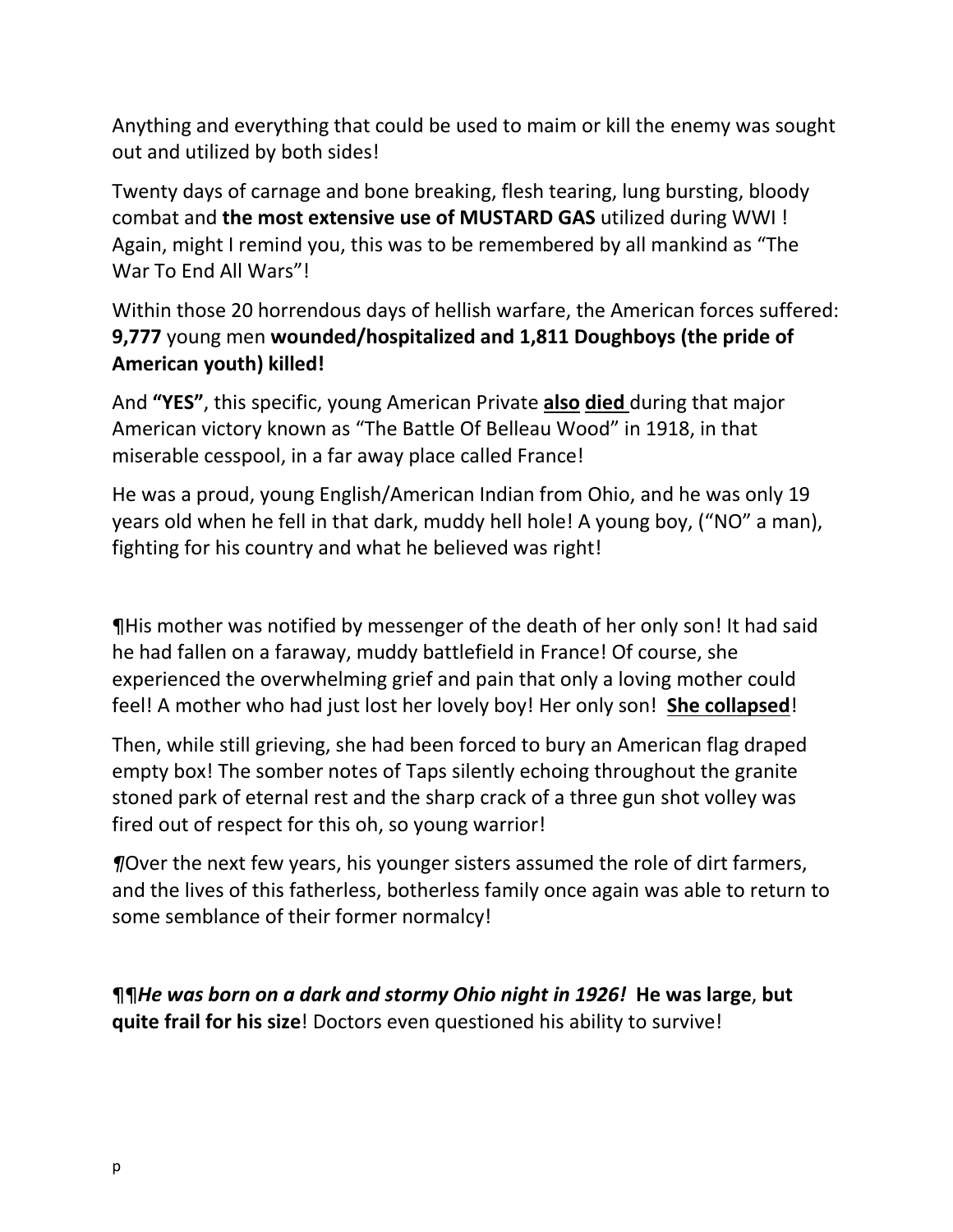¶¶¶Suddenly, above the din of the pounding rain, an unstable knock on the farm house door was heard!

An elderly lady looks out the window! A sudden bolt of lightning illuminates the dark, eerie, early morning sky! *She screams! She faints! And once again collapses on the farm house floor!*

*Was it a Ghost that had just appeared in front of her? Omg, had she just seen an Apparition of her long dead, handsome, young son? It couldn't be! This young man was wearing a military style hat and a trench coat to ward off the strong wind and pelting rain!*

"**NO**"- it couldn't be! She had buried his "token remains" years ago! It just had to be an **Apparitions**! Her mind must be playing games with her!

A few soft, stuttering words were uttered,"**Hi Mom**", before she once **again lost consciousness!**

**"NO", it was not a Ghost!**

**"NO", it was not an Apparition!**

## **"YES", it was her "long dead" young son, somehow risen from the dead! He was gaunt and extremely emaciated, but he was ALIVE and he was standing there in front of her!**

He had the look of a "Walking Dead Man" about him and was a mere 135 pound skeleton of his former muscular self!

But he was **ALIVE**! He was **HOME**! He HAD **ARISEN** FROM THE GRAVE! He had spent all of these tortuous years in a French hospital with amnesia! A residual victim of a criminally negligent mustard gas attack and left for dead amongst all his other fallen comrades! Their shattered, dead remains left scattered on that ungodly battlefield!

One day, in a still yet unexplained medical mystery, he had suddenly awakened from that seven year nightmare! That hellish coma, where he was no-one except a lump of humanity slowly wasting away! An unknown entity, from an unknown place, with an unknown family!